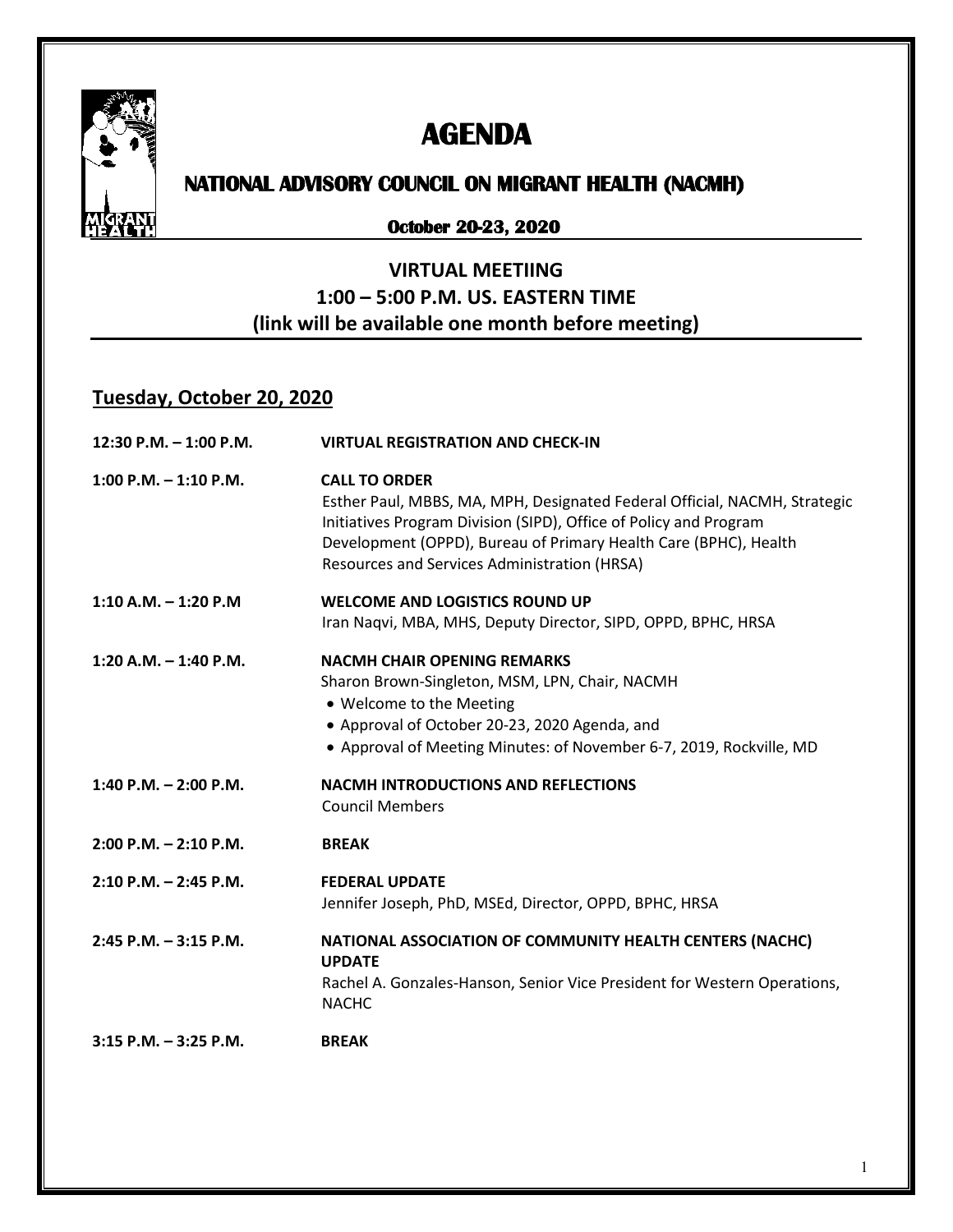#### **3:25 P.M.– 4:55 P.M. PANEL PRESENTATION: COVID 19 PANDEMIC, IMPACT ON MIGRANT AND SEASONAL AGRICULTURAL WORKERS (MSAW), LESSONS LEARNED, AND DESIGNING A NATIONAL DATA STRATEGY FOR PREVENTION AND CONTROL TO RESTRUCTURE MSAW CARE**  Dr. Laszlo Madaras, Chief Medical Officer, Migrant Clinicians Network (MCN)

Amy K. Liebman, Director of Environmental and Occupational Health, MCN Alan Mitchell, Executive Director, HealthEfficient, Health Center Controlled Network, NY

**4:55 P.M. – 5:00 P.M. ADJOURN**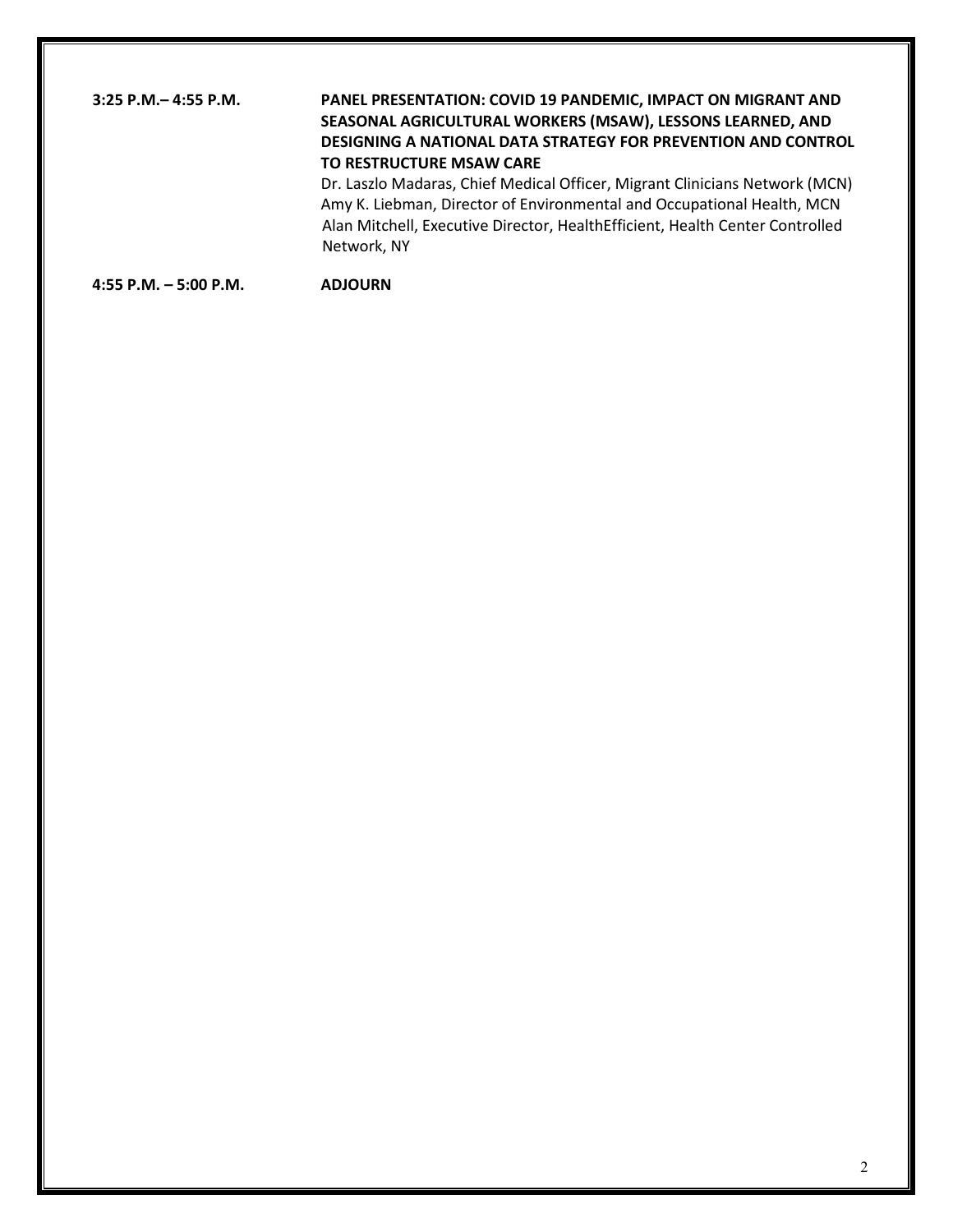# **Wednesday, October 21, 2020**

| 12:30 P.M. $-$ 1:00 P.M.  | <b>VIRTUAL REGISTRATION AND CHECK-IN</b>                                                            |
|---------------------------|-----------------------------------------------------------------------------------------------------|
| 1:00 P.M. $-$ 1:30 P.M.   | WELCOME AND JULY 2020 NACMH RECOMMENDATIONS OVERVIEW<br>Shedra Amy Snipes, Ph.D., Vice-Chair, NACMH |
| 1:30 P.M. $-$ 1:45 P.M.   | <b>TESTIMONIES SESSION GROUND RULES</b><br>Deborah Salazar, Session Chair and Coordinator           |
| $1:45$ P.M. $- 2:00$ P.M. | <b>BREAK</b>                                                                                        |
| $2:00$ P.M. $-3:15$ P.M.  | <b>TESTIMONIES</b><br>Migrant and Seasonal Agricultural Workers                                     |
| $3:15$ P.M. $-3:30$ P.M.  | <b>BREAK</b>                                                                                        |
| $3:30$ P.M. $-4:45$ P.M.  | <b>TESTIMONIES</b><br>Migrant and Seasonal Agricultural Workers                                     |
| 4:45 P.M. $-$ 5:00 P.M.   | <b>MEETING WRAP UP</b><br>Sharon Brown-Singleton, MSM, LPN, Chair, NACMH                            |
| 5:00 P.M.                 | <b>ADJOURN</b>                                                                                      |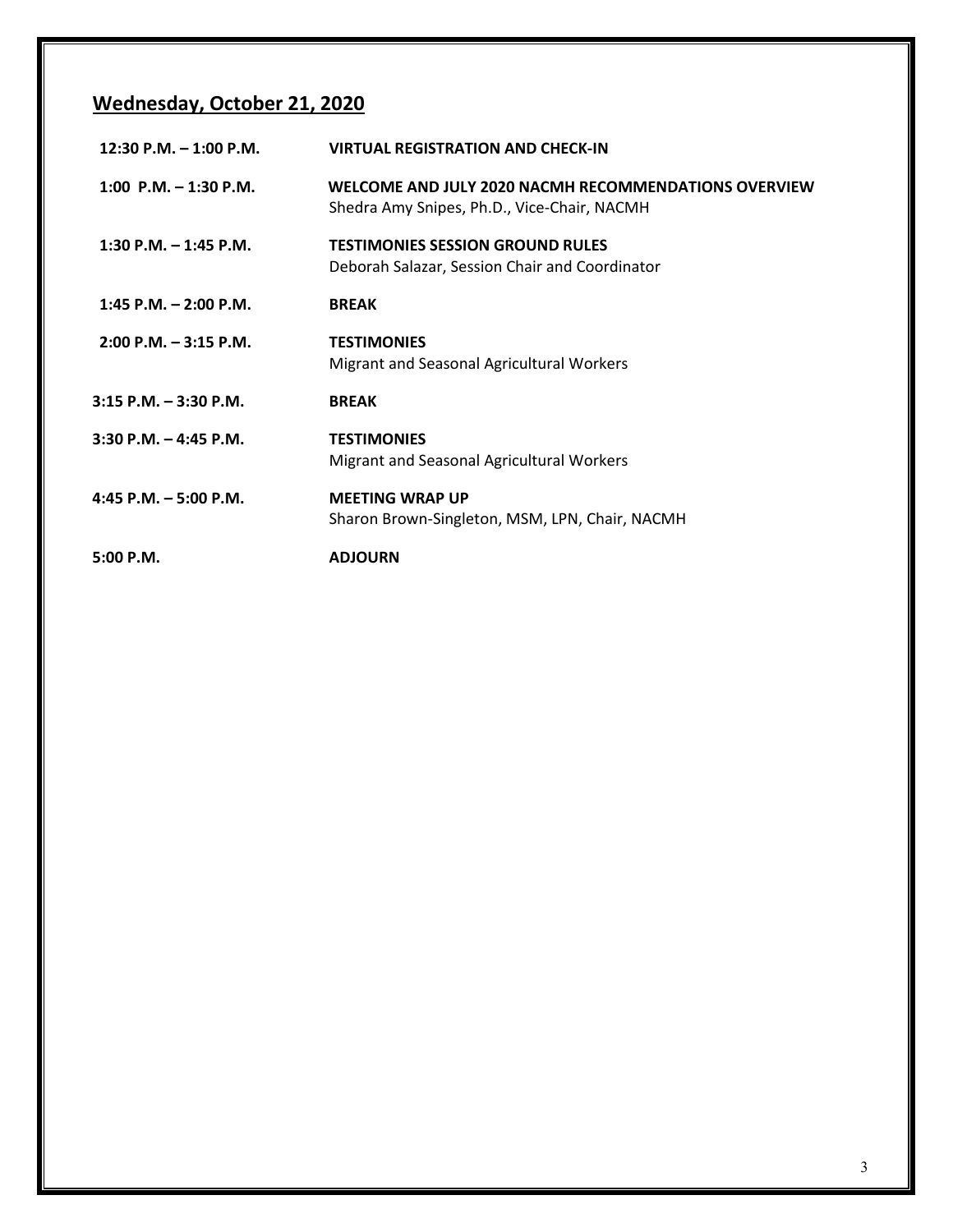# **Thursday, October 22, 2020**

| 12:30 P.M. $-$ 1:00 P.M. | <b>VIRTUAL REGISTRATION AND CHECK-IN</b>                                                                                                                                                                                                                                                                                                                                                                                                                                                           |
|--------------------------|----------------------------------------------------------------------------------------------------------------------------------------------------------------------------------------------------------------------------------------------------------------------------------------------------------------------------------------------------------------------------------------------------------------------------------------------------------------------------------------------------|
| 1:00 P.M. $-$ 1:15 P.M.  | NACMH CHAIR REFLECTIONS AND WELCOME<br>Sharon Brown-Singleton, MSM, LPN, Chair, NACMH                                                                                                                                                                                                                                                                                                                                                                                                              |
| $1:15$ A.M. $- 2:15$ P.M | <b>INJURY PREVENTION AND CONTROL IN AGRICULTURAL WORKERS</b><br>Lorann Stallones, MPH, PhD, Professor, Department of Psychology,<br>Colorado State University; Director, Colorado Injury Control Research<br>Center, CO                                                                                                                                                                                                                                                                            |
| $2:15$ P.M $- 2:30$ P.M. | <b>BREAK</b>                                                                                                                                                                                                                                                                                                                                                                                                                                                                                       |
| $2:30$ P.M. $-3:30$ P.M. | TOXIC STRESS IN MIGRANT AND SEASONAL AGRICULTURAL WORKER<br><b>CHILDREN AND THE COVID 19 PANDEMIC</b><br>Sylvia Partida, Chief Executive Officer, National Center for Farmworker<br>Health<br>Elena Reyes, PhD, Clinical Professor, Regional Director Southwest Florida,<br>Florida State University College of Medicine (FSUCOM), Immokalee Health<br>Education Site; Director, Clinical Health Psychology Postdoctoral Fellowship<br>Program; Director, Center for Child Stress & Health, FSUCOM |
| $3:30$ P.M $-$ 3:45 P.M. | <b>BREAK</b>                                                                                                                                                                                                                                                                                                                                                                                                                                                                                       |
| $3:45$ P.M $-$ 4:45 P.M. | PUBLIC COMMENTS/FACILITATED DISCUSSION                                                                                                                                                                                                                                                                                                                                                                                                                                                             |
| 4:45 P.M. $-5:00$ P.M.   | <b>MEETING WRAP UP</b><br>Sharon Brown-Singleton, MSM, LPN, Chair, NACMH                                                                                                                                                                                                                                                                                                                                                                                                                           |
| 5:00 P.M.                | <b>ADJOURN</b>                                                                                                                                                                                                                                                                                                                                                                                                                                                                                     |